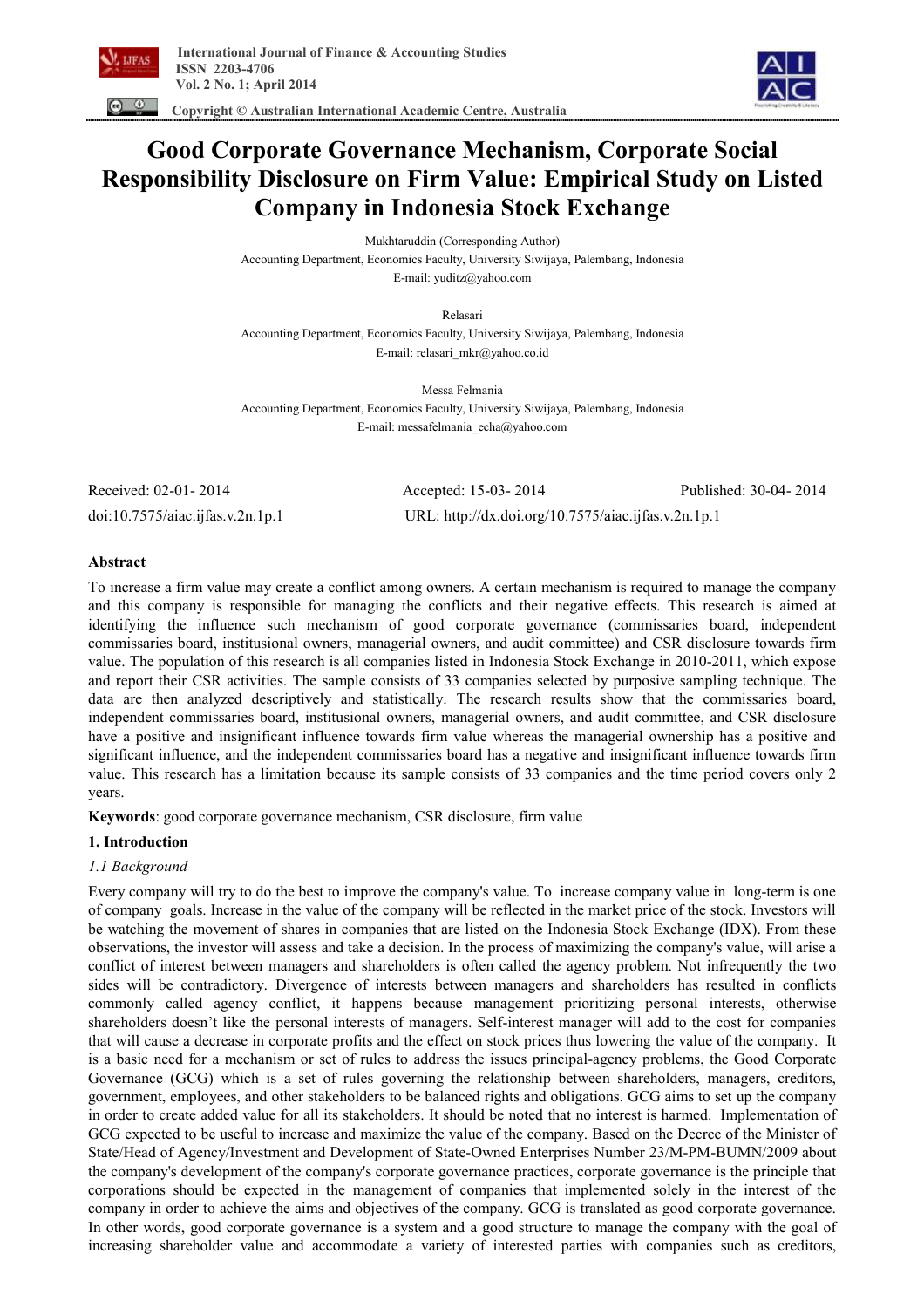suppliers, business associates, customers, employees, government and society. Law Number 19 of 2003 on State-Owned Enterprises contains GCG. The Act explains that in order to optimize its role and is able to maintain its presence in the global economy an increasingly open and competitive, state-owned corporations and the need to foster a culture of professionalism among others, through the improvement of the management and monitoring based on the principles of good corporate. In general guidelines GCG Indonesia, there are five main principles of good corporate governance, which is as follows: (1) Transparency (disclosure of information), the transparency in the decision making process and openness in expressing material and relevant information about the company, (2) Accountability, the clarity of function, structure, and accountability system so that its organs are effective enterprise management , (3) Responsibility, which is in conformity with the principles in the management of the company as well as the healthy corporate applicable legislation, (4) Independency (autonomy) is a condition in which a professionally managed company with no conflict of interest and influence or pressure from management that is not in accordance with the laws and regulations in force and the principles of healthy corporate, and (5) Fairness (equality and fairness), the fair and equal treatment in meeting stakeholder rights arising under the agreement and applicable legislation.

Companies that have good corporate governance will increase the company's value for shareholders because essentially GCG implementation goal is to create value added for the company. Other purposes, namely (1) improving the efficiency, effectiveness, and sustainability of an organization, (2) increase the legitimacy of the organization that is managed by an open, fair, and accountable, (3) recognize and protect the rights and obligations of shareholders and stakeholders.

GCG mechanism is a set of mechanisms that influence the decision to be taken by the manager when there is a separation between ownership with control. In the Circular Letter No 03 PM/2000 issued on May 5, 2000, stated that in order to GCG, and listed companies are required to have independent directors, audit committee, and secretary of the company. In this study, the mechanism of internal corporate governance is proxied by the variable board size, independent board, institutional ownership, managerial ownership, and audit committees.

GCG is expected to seek a balance between the various interests that can provide benefits to the company as a whole. There are five main principles according to general guidelines GCG in Indonesia such as transparancy, accountability, responsibility, independency, and fairness. The fifth component is very important to improve the quality of financial reporting and reduce the activity of irregularities committed by the company. The continued development of the company also develops economic growth. This is a positive impact on the progress of the business world. However, in addition to providing a positive impact, it is also a negative effect because when a lot of companies are developing it at that moment, social inequality and environmental damage around the case, especially the environment surrounding the company operates. That requires awareness so that negative impacts can be addressed. Corporate Social Responsibility (CSR) is a form of corporate responsibility in correcting social inequality and environmental damage caused by activities of the company's operations.

CSR activities are the presentation of the company has made in the company's annual report. There are two types of CSR, which is compulsory (mandatory) disclosure of information that is required to be done by the company based on certain rules or standards, and there is a voluntary, which is an additional disclosure from the company. Social disclosures made by the company are generally voluntary, unaudited, and unregulated (not influenced by certain rules). CSR in Indonesia, has been arranged by the Indonesian Institute of Accountants (IAI), the Statement of Financial Accounting Standards (SFAS) Number 1 Paragraph 9, which states that "The Company may also present additional statements such as statements regarding the environment and report value added, especially for industries where environmental factors play an important role and the industry that considers employees as a group users report that plays an important role" (Murwaningsih, 2009). In addition, social responsibility disclosure is also contained in the decision of the Chairman of the Capital Market Supervisory Agency Number 38/PM/1996 Regulation VIII.G.2 of the Annual Report (Murwaningsih, 2009). This regulation contains the freedom of companies to disclose their CSR for not misleading and contradictory.

CSR has begun to be applied in enterprises and become a must for some companies. It is stipulated in Law No. 40 of 2007 on Limited Company and criminal sanctions for violations of CSR is also regulated in Law No 23/ 1997 Environmental Management neighbors. Implementation of CSR is no longer seen as a cost but the investment company. The company is not only fulfilling obligations to shareholders but also obligations to other parties' concerned where the liability exceeds the range of obligations to shareholders. CSR involves the relationship between all the stakeholders, which include customers, employees, communities, owners/investors, government, suppliers, and competitors. Understanding of the 3P (Profit, People, Planet), the company is not only looking for profit but also have the welfare of people, and ensure the sustainability of the planet. CSR is not only faced with the responsibility that rests on the single bottom line, ie the value of the company as stated in the financial condition of course, but the company should be based on the triple bottom lines, not only financially but also includes social and environmental due to the fact financial condition does not warrant continued growth of company value. Sustainability of the company would be protected if the company is considering three principal, namely financial, social, and environmental.

Development of CSR activities may include physical assistance, health services, construction of public facilities, scholarships, and so on. The more forms of liability by the company to its environment, then the image of the company be increased. An example is the application of CSR in Danone AQUA. CSR activities undertaken include AQUA Environmental Conservation, Social Assistance, Clean Water Program for areas in East Nusa Tenggara, and others. It is done by AQUA was very interesting for consumers thereby increasing AQUA image in the public so that people remain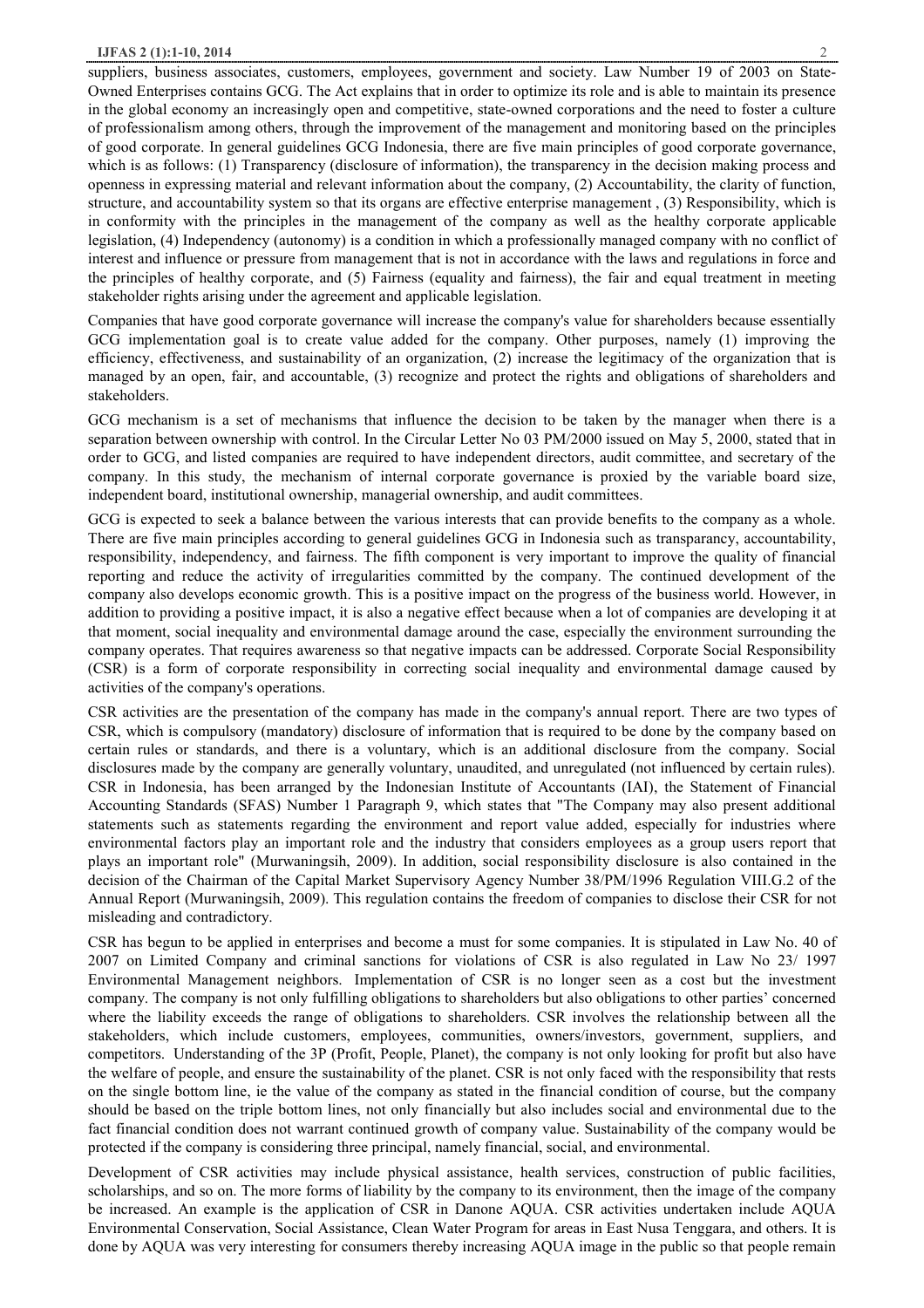faithful to consumers even attract new customers. This will affect the long-term AQUA sales. Consumers tend to leave a product that has a bad image or the negative news on the company or product in question. Companies that have good corporate governance will increase the company's value for shareholders for the purpose of implementation of good corporate governance is to create added value) for the company. Likewise with CSR disclosures are made by the company. The higher contribution of companies through CSR activities was effect to higher public sympathy for the company. This will be increase the value of the company. Investor perception of the value of the company is to the company. Market price of the company's stock reflects investors' assessment of the overall equity dimiliknya and stock market price is a barometer of corporate performance. Value of the firm will increase if stock prices rise. If the stock price increases, the level of shareholder wealth will increase as well. Value of the company in question in this research is measured by the market value of Tobin's Q because according Herawaty (2008), Tobin's Q is more precise measurement of the effectiveness of management resources in utilizing economically. In 2012, Priantinah has conducted research on the influence of corporate governance and CSR disclosure on firm value. The research results indicate that corporate governance has a positive effect on firm value with the control variables size and leverage on companies listed on the Stock Exchange during 2007-2010 ; CSR disclosure and no significant positive effect on firm value with the control variables size, industry type, profitability and leverage terdafar the company on the Stock Exchange during 2007-2010, as well as corporate governance and CSR has a positive effect on the value of companies listed on the Stock Exchange during 2007-2010. Priantinah (2012) used 2007 as the year of observation because they want to know the effect of CSR on firm value after the issuance of Investment Law Number 25 of 2007 and Law for Limited company Number 40 of 2007. Priantinah (2012) measured of GCG using an instrument that has been developed by The Indonesian Institute for Corporate Governance (IICG) in the form of Corporate Governance Perception Index (CGPI) which was published in the magazine SWA. While CSR is measured using Disclousure Corporate Social Index (CSDI) based item reporting standards Globar Reporting Index (GRI) are disclosed in the company's annual report.

Based on this background and the research that has been conducted by Priantinah (2012), the researchers intend to continue the study. There are several differences between this study with previous research, which Priantinah ( 2012) in his study with the GCG measuring instruments that have been developed by IICG in the form of CGPI published in SWA magazine while in the study the researchers used a mechanism whereby GCG mechanisms of internal indicators used are board size, independent board, institutional ownership, managerial ownership, and the audit committee; when Priantinah (2012) using CSDI is based on the Global Reporting item reporting standards Index are disclosed in the company's annual reports to measure CSR disclosure in this study the researchers used CSRDI which is based on the ISO 26000 Guidance Standard on Social Responsibility which includes 34 items in 7 key themes, and researchers observed study period 2010-2011 for two reasons, namely, first, the most recent data and the second, in the study of CSR disclosures calculated using CSRDI which is based on the ISO 26000 Guidance Standard on Social Responsibility newly defined in 2010 by International Standardization Organization ISO. ISO 26000 Guidance Standard on Social Responsibility is an international standard that gives guidance on key principles of social responsibility, recognition of social responsibility and commitment to stakeholders, the core subjects and issues related to the responsibilities and ways to integrate socially responsible behavior in within the organization. ISO 26000 is the most recent guidelines in measuring CSR disclosure. Although not all parts of this international standard will be the same for all organizations used, but all the core subjects remain relevant for any organization either private, public and nonprofit organizations (large and small) in developed countries and in developing countries. In addition, this standard emphasizes the fit between the characteristics of the social responsibility of organizations, including companies. This standard can be applied in Indonesia as Indonesia have all legal instruments relating to the principles and core subjects and run all regulations applicable to companies in Indonesia (Herawaty, 2008). Based on the above background, the formulations of the problems in this study are as follows: (1) is corporate governance mechanisms affecting on firm value? And (2) are CSR disclosure affecting on firm value?

## **2. Basic Theory & Hypothesis Development**

#### *2.1 Agency Theory*

Agency theory explained the agency relationship arises when one or more persons (the principal) employs another person (agent) to provide a service and then the principal delegate decision-making authority to the agent (Jensen and Meckling, 1976). Perspective of the agency relationship is the basis used to understand good corporate governance. Agency relationship is a contract between the agents (manager) with the principal (investors). It is stipulated in the contract has been made between company managers and owners of companies. The manager is given authority over the company's activities. Because it acts as the manager of the company, then the manager will be more aware of internal information and the development and prospects of the company compared with the owner companies. Manager shall prepare financial statements and provide information about the condition of the company to the owner of the company as a form of accountability for their work. However, in carrying out these responsibilities, managers tend to report anything that maximizes utility and expense of the interests of shareholders. In addition, managers often convey information that is not in accordance with the facts that occurred within the company. Things like this is what spurred the agency conflict, namely that there are two different interests in which the interests of each strive to achieve and maintain the level of prosperity of each. In other words, potential conflicts of interest between owners and managers arise because managers do not always act in accordance with the interests of the owner of triggering agency cost.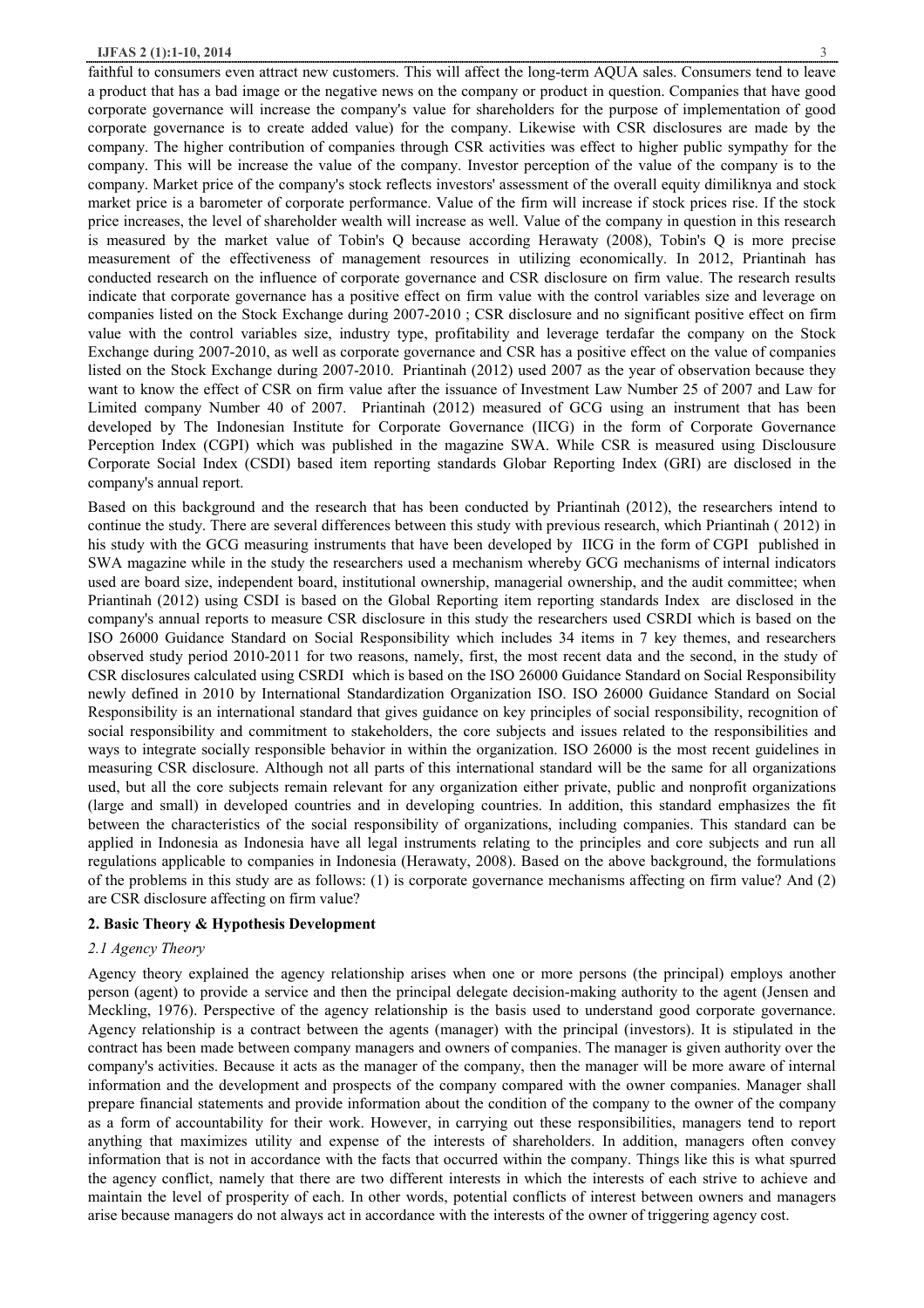#### *2.2 Hypothesis development*

Commissioners play an important role in the implementation of GCG. Board of commissioners is at the core of corporate governance. Board of commissioners is central to resilience and success of the company as the board of commissioners in charge of ensuring the company's strategy, requires the accountability and responsible for overseeing management in improving the efficiency, competitiveness and corporate value. Siallagan research and Machfoedz (2006) concluded that the commissioners were statistically positive effect on firm value. It is hypothesed that Size BOC positive effect on firm value (H1).

Independent board is meant here is the number of independent board members in a company. Independent directors may mediate the issues raised and acted as adviser to the management. An independent commissioner to monitor the company's management to the implementation of effective corporate governance. Beassley (2001) in Sembiring (2005) stated that the presence of independent directors in the board of commissioner's composition can reduce fraudulent financial reporting that increase the value of the company. It is hypothesized in this study that Independent Commissioners positive effect on company value (H2).

Institutional ownership has an important role in minimizing the agency conflict that occurred. Institutional ownership acts as the controlling party and corporate managers. The greater the level of stock ownership by institutions, then the control mechanisms on performance management will be more effective. The level of institutional ownership in a substantial proportion will affect the market value of the firm (Shleifer and Vishny, 1986 in Widanar, 2009). Institutional ownership is a powerful mechanism that is able to motivate managers to improve their performance, which in turn will increase the value of the company. Value of the firm will increase if the institution is able to be an effective monitoring tool. It is hypothesed that Institutional Ownership positive effect on firm value (H3)

Managerial ownership is seen as a proper control mechanism to reduce the agency conflict that lead to high agency cost. Jensen and Meckling (1976) suggest that one way to reduce agency cost is to increase the stock ownership by management. The proportion of shares controlled by the manager can influence company policy. Managerial ownership will align the interests of management and shareholders (outsider ownership), so that will directly benefit from the decision and bear the losses as a consequence of making the wrong decision (Aryani et al, 2010). Thus, the interests of managers and shareholders will be united and will have a positive impact in order to enhance shareholder value. Iit is hypothesized in this study that managerial ownership positive effect on firm value (H4).

The existence of an audit committee is required in the implementation of GCG. The audit committee was formed, elected and dismissed by the board of commissioners. Chairman of the audit committee are independent directors of the company concerned. If the audit committee can carry out its function properly, then the transparency of corporate management liability set forth in the financial statements would be believed. It can attract the attention of the capital market. And will ultimately increase the value of the company. Research conducted by Siallagan and Machfoedz (2006) concluded that the audit committee is positively and exhibited significantly affect the value of the company. Based on the above, it is hypothesized in this study that the Audit Committee has a positive effect on firm value (H5).

CSR is a medium of communication to the public about the company's activities related to the company's corporate social responsibility. CSR obligations stipulated in Law Number 25 of 2007 about the Investment Law and law Number 40 of 2007 about Limited Companies. The misalignment between the value systems and value systems companies will have negative impacts on firms; a company will lose its legitimacy and will ultimately threaten the survival of the company. Each type has its own characteristics so that the industry affects the level of CSR disclosure. The level of profitability also affect CSR disclosure. The larger the profits, the greater the company should be higher contribution to the environment. It is hypothesized in this study that CSR disclosure has a positive effect on firm value (H6)

## *2.3 Theoretical framework*

Based on a literature review as well as some previous studies, the researchers indicated that proxy GCG mechanism through board size, independent board, institutional ownership, managerial ownership, and audit committees, and disclosure of CSR as an independent variable while the value of the company as the dependent variable. The type of industry and profitability are as a control variable. To help understand the influence of corporate governance mechanisms and disclosure of CSR on firm value required a framework of thought. Of the basic theory outlined above, it can be described in a theoretical framework that is structured as follows:



Figure1: Theoretical Frameworks Scheme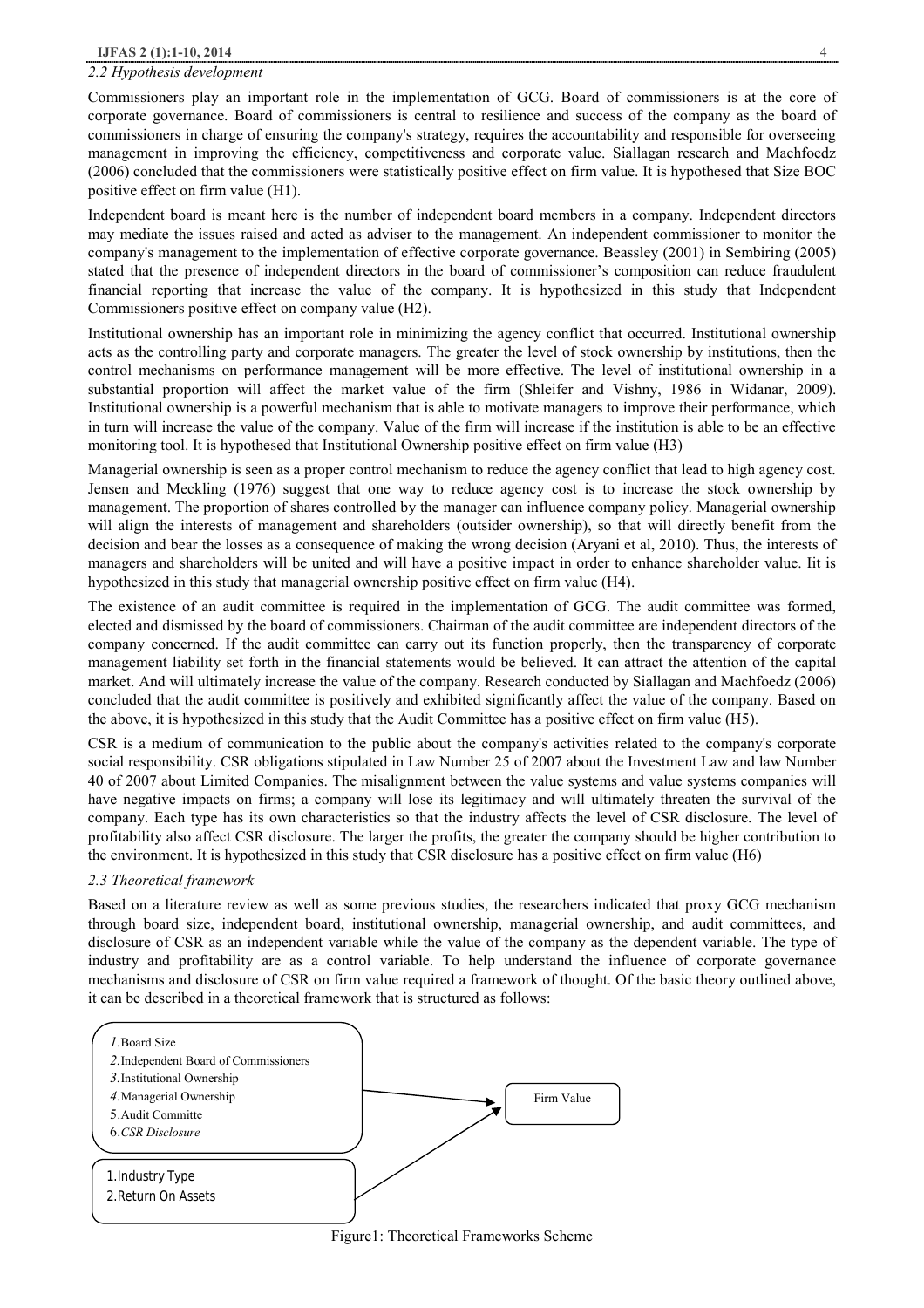#### **3. Research Methodology**

#### *3.1 Population and Sample*

The population of this research is the role in all companies listed on the Indonesia Stock Exchange during the period 2010-2011. Methods used in sampling are purposive sampling method, the method of sampling based on certain criteria. The criteria used in this study are as follows (a) the Company listed on the Stock Exchange during the period 2010-2011, (b) the Company issued annual financial statements and annual reports for the years 2010-2011, (c) the Company disclose CSR in annual reports companies for the years 2010-2011, (d) the company has the required data in the study and (e) the Company is not delisted. Of the 455 companies listed on the Stock Exchange and which meet the criteria of just 33 companies. Therefore, the total sample in this study was 33 companies.

#### Variables and Measurement of Variables

This study empirically analyzes the effect of corporate governance mechanisms and corporate social responsibility disclosure on firm value in the company's annual report. Therefore, it is necessary to test the hypotheses that have been proposed. Hypothesis testing is conducted according to the methods of research and analysis designed according to the studied variables in order to obtain accurate results.

Firm value is measured by Tobins'Q as practiced by White et al. in Priantinah (2012) is formulated as follows.

 $Q = (EMV + D)/EBV + D$ 

Description:

 $Q =$  Value Company

EMV = Equity Market Value

EBV = Book Value Equity

D= the book value of total debt.

Board size is measured by the number of board members who are in the company as is done by Suranta and Machfoedz (2003).

Independent board is a board member who does not have a special relationship or kinship with the other commissioners. In this study, independent board variables measured by dividing the number of independent board members to total board members at companies such as Yanga conducted by Dervish (2009)

Institutional ownership is shareholding companies in which ownership of the company is owned by an institution or organization in this research, institutional ownership is easured by total percentage of shares held by an institution as that of the Dervishes (2009).

Managerial ownership is the ownership levels of management actively participate in decision-making. In this study, managerial ownership is measured by the percentage of ownership as practiced by the Dervishes (2009).

The existence of an audit committee composed of at least three members, which one of them is independent and also became chairman of the audit committee, while the other is an independent external party. In this study, the audit committee is measured by the number of audit committee members in the company's (Safiana, 2009).

Investor perception of the value of the company is to the company, which is generally associated with stock market prices. According to Andri and Hanung (2007) in Priantinah (2012), the value of the company is selling firms or growing value for shareholders and corporate value will be reflected in the market price of its shares. The main objective of the company is to maximize profits. However, the view of the value shifts over time. This is due to the weaknesses found in the company's ultimate goal, which is the standard microeconomics to maximize profits is static because it does not pay attention to the dimension of time; definition in question is the amount of profit or the profit level; matter of risk, due to the high profits are usually at risk too high and it can be fatal, and others (Sartono, 2001 in Pujiati, 2008). Due to the weakness arising from these objectives, the company's goals to shift into the form of maximizing the wealth or value of the company will also increase the wealth of the shareholders. Company value in this study is defined as the market value as defined by Rika and Islahudin (2008) in Priantinah (2012). Market price of the company's stock reflects investors' assessment of the overall equity dimiliknya and stock market price is a barometer of corporate performance. Value of the firm will increase if stock prices rise. If the stock price increases, the level of shareholder wealth will increase as well.

The level of disclosure of CSR is using of Corporate Social Responsibility Index Dislousure (CSRDI). In this study, the items used to measure the disclosure of social disclosure is based on the ISO 26000 Guidance Standard on Social Responsibility which consists of 34 items in 7 key themes such disclosures made by Handayati ( 2011). In this study, a measuring tool used to measure corporate social disclosure is CSRDI) which is based on the items contained in the ISO 26000 Guidance Standard on Social Responsibility.

Control variable is a variable that is controlled so that the effect of independent variables on the dependent variable is not influenced by external factors not examined. Control variables used to complement or control the causal relationships in order to gain a better empirical model of complete and better. In addition, the control variable is used to prevent any bias calculation. There are two control variables in this study such as the type of industry and profitability. Industry types are classified into two types, namely high profile and low profile, as is done by Anggraini (2006). The criteria used to classify firms, using the criteria of Roberts (1992), Preston (1977), Patten (1991), and Hakston & Milne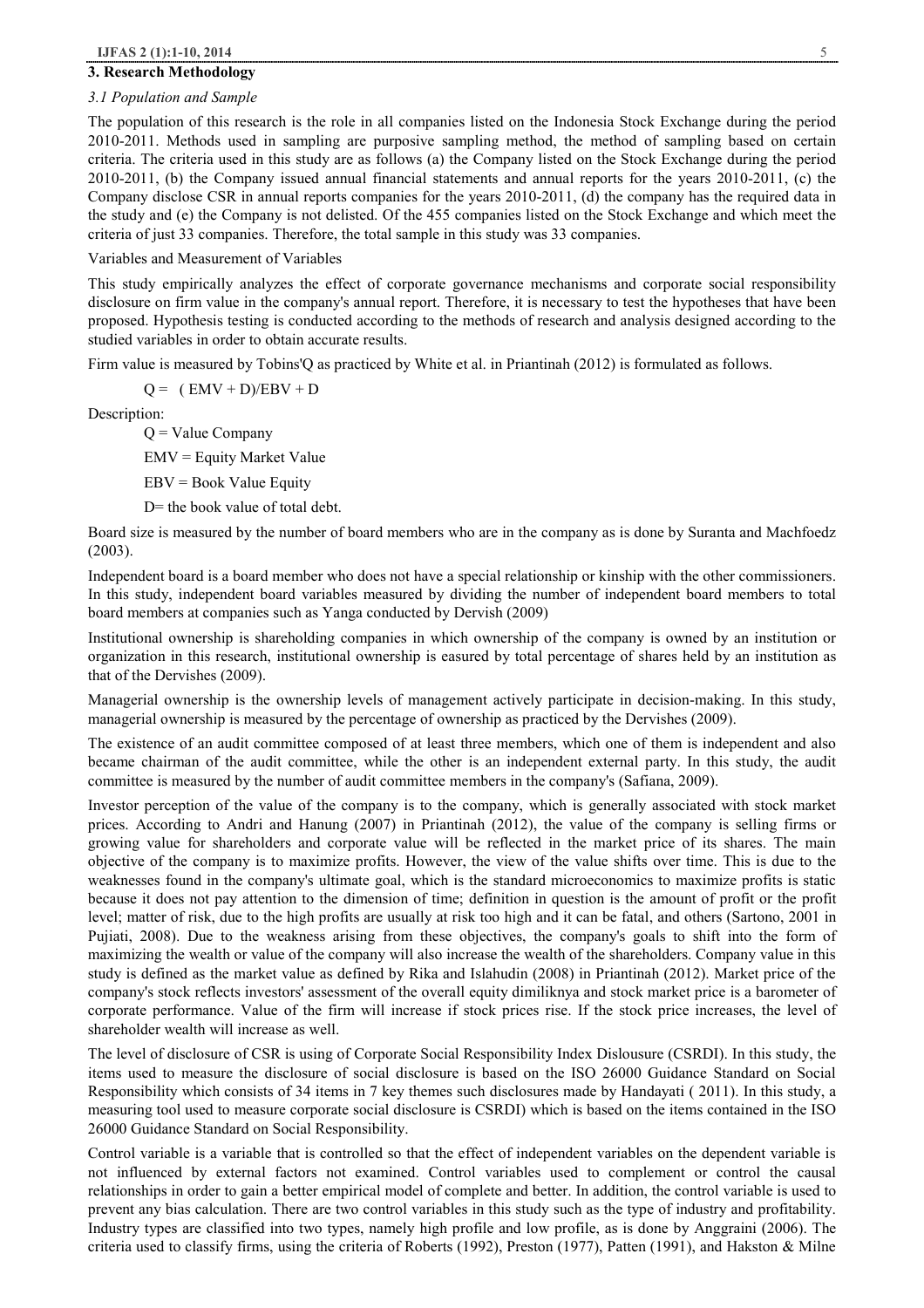#### **IJFAS 2 (1):1-10, 2014** 6

(1996) in Anggraini (2006). The companies that are included in the high-profile industries include construction, mining, agriculture, forestry, fisheries, chemical, automotive, consumer goods, food and beverage, paper, pharmaceuticals and plastics. While that is not included in the high-profile industry, grouped into low profile industry. Type of industry is measured using a dummy variable, ie a variable whose value is determined by the researcher, by giving a score of 1 for companies included in the high-profile industry, and a score of 0 for the companies included in the low-profile industry.

Profitability proxy refers to research conducted by Sulityowati et al (2010) is Return on Assets. ROA is a tool that can describe the ability of the company's profitability.

# Data Collection Techniques

In this study, the data collection techniques used technical documentation and literature obtained at the library IDX official website, official website of the company, and ICMD 2011 and 2012. Literature data are collected in the form of concepts and theories that can be used for this study come from books, documents, journals, and so on.

# Analysis Technique

Regression analysis is used to determine whether there is influence of corporate governance mechanisms are proxied by board size, institutional ownership, managerial ownership, independent board and audit committee, and the disclosure of CSR as an independent variable on the dependent variable values as a company with the industry type and profitability as a variable control. Multiple linear regression methods carried out on the model proposed by researchers to predict the relationship between the dependent and independent variables. The relationship between corporate governance mechanisms are proxied through the board size, institutional ownership, managerial ownership, independent board and audit committee, and disclosure of the company's CSR and firm value, measured by the following formula :

# $FV = \alpha + \beta 1BS + \beta 2IBC + \beta 3IO + \beta 4MO + \beta 5AC + \beta 6CSRDI + \beta 7IT + \beta 8ROA + e$

# **4. ANALYSIS AND DISCUSSION**

## *4.1 Statistic Descriptive*

The numbers of observations in the study (N) are 66 (2 years x 33 samples). Variable board size has a mean value, maximum, minimum, and standard deviation respectively 1.4938773; 2.39790; 0.69315, and 0.42646010. Meanwhile, the board of commissioners of independent variables has a mean value, maximum, minimum, and standard deviation respectively 43.6279 %, 75 %, 30 % and 10.61368 %. This suggests that the average sample firm has complied with the rules in force in Indonesia. One of the Regulation in Indonesia Stock Exchange such as Bapepam Regulation number 11 – A, July 14, 2004, the company yiatu independent board should have a minimum of 30 % of the total existing commissioners.

Institutional ownership variable shows the mean value of 67.0879 %. It means that the average sample firm ownership held by the other institutions. Minimum value, maximum, and standard deviation are respectively 32.33%, 98.98% and 16.14571%.

Managerial ownership variables show the mean value of 3.7780%. Means ownership of the sample firms controlled by the management of relatively small at fewer than 50%. Minimum value, maximum, and standard deviation are respectively 0.01%, 43.57% and 8.84226%.

Audit committee variable has a mean value, maximum, minimum, and standard deviation respectively 1.1229782; 1.38629; 0.69315, and 0.10410978. This shows most of the sample companies are in compliance with applicable Indonesian regulations governing the existence of audit committees for public companies are regulated by Circular Letter Number-03/PM/200 Bapepam while SOEs are set out in Ministerial Decree Number SOE KEP-103/MBU/2002. The Audit Committee consists of at least three people, chaired by an Independent Commissioner of the company and two independent external as well as master and has a background in accounting and finance.

CSRDI variable has value an average of 61.0509% means the average of the company 's CSR disclosure sample is still relatively low . However, there are companies that disclose CSR samples with a percentage of 97.06%. Meanwhile, the minimum value and the standard deviation is 26.47% and 12.45826%.

The firm value variable have an average 18.504000. The lowest value is the highest value is 14.0401 and 21.7730. The standard deviation of the variable firm value is 1.4296381. This suggests that the average sample firm has a sufficiently high value of the company. And ROA variable has a mean of 8.3585%. While the maximum value, minimum, and standard deviation is equal to 36.34%, 0.46% and 7.86719%.

Percentage of sample firms is 24.2 % low profile with a number of companies as many as 16 companies. The percentage of high-profile corporate sample was 75.8 % to 50 companies. So from the table it can be concluded that the majority of the sample companies included in the type of high profile industry.

Model of multiple linear regression equations in this study are as follows.

 $FV = 13,704 + 0,090BS - 0,003IBC + 0,013IO + 0,040 MO + 1,078AC + 0,017CSRDI + 1,239IT + 0,075ROA + e$ 

Size of Board of Commissioners has affected to firm Value.

Variable board size has a positive and significant effect on firm value with regression coefficient 0.090; t value 0.230, and 0.819 significance greater than 0.05. This indicates that the variable board size has no significant effect partially, so it can be concluded that the board size has no significant effect on firm value. However, because the regression coefficient is positive, then an increase in board size leads to an increase in the value of the company. And vice versa,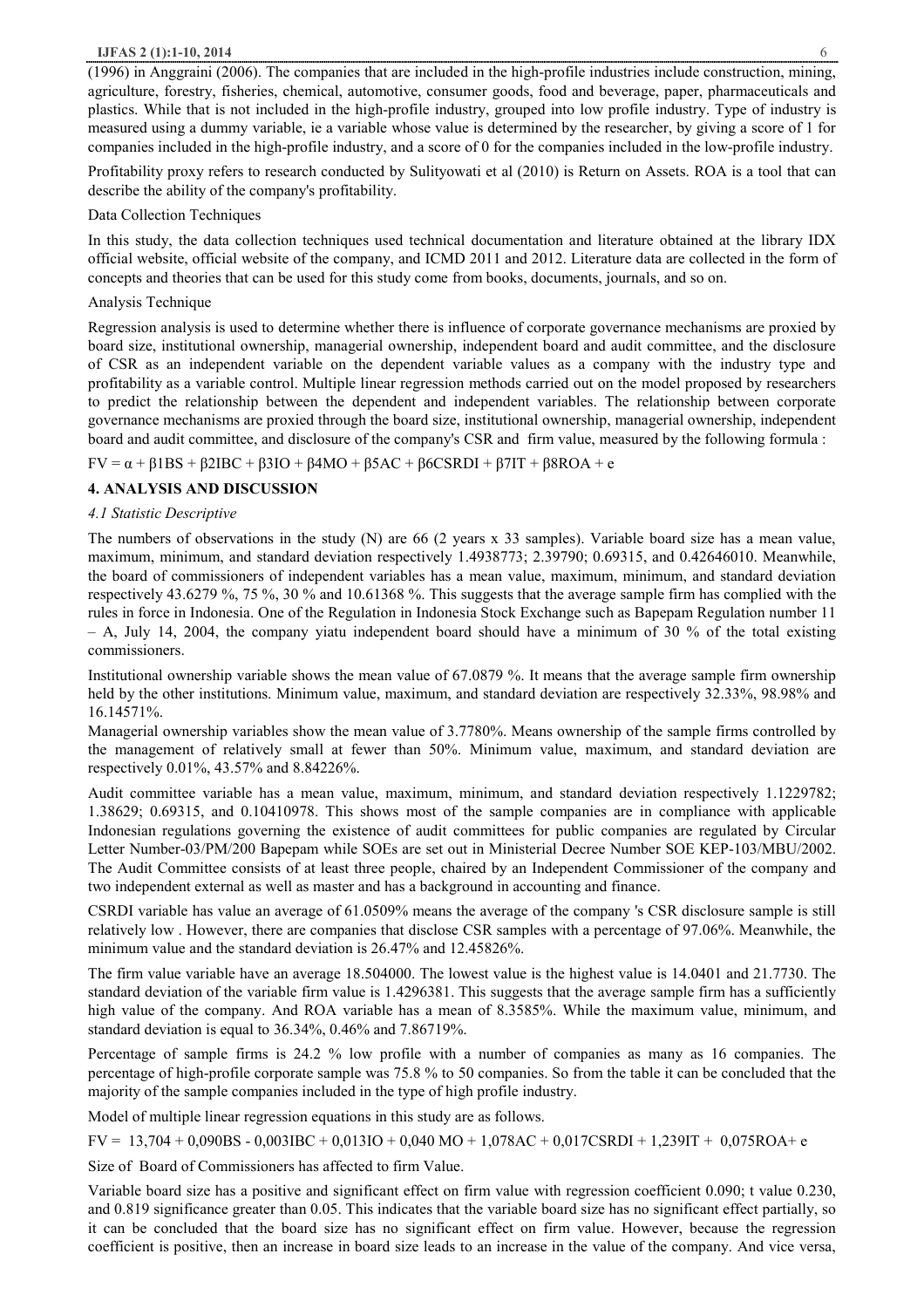#### **IJFAS 2 (1):1-10, 2014** 7

reduction in board size would push down the value of the company. Thus, the change (either increase or decrease) the size of the board of commissioners will respond change (either increase or decrease) in value of 0.090 companies.

Based on agency theory, GCG mechanism is a form of oversight needed to address the agency problem. One of the GCG mechanisms is board size BoC holds an important role in the implementation of GCG. Board of commissioners is at the core of corporate governance. Board of commissioners is central to resilience and success of the company as the board of commissioners in charge of ensuring the company's strategy, requires the accountability and responsible for overseeing management in improving the efficiency, competitiveness and corporate value.

The results showed variable board size has no significant positive effect on firm value. It is caused by process of board of commissioner selected. The members of board of commissioner is not selected by the stockholer meeting but selected by the majority interest in company The results are consistent to research conducted by Morck, Shleifer and Vishny (1998) in Kawatu (2009). They examine the association board size on firm value and find that the value of the firm will increase when the board size increases.

Independent Boards of Commissioners has affected to Firm Value.

Variable independent board has a negative and insignificant effect on firm value with regression coefficient -0.003; t value -0.231, and 0.818 significance greater than 0.05. This suggests that variables independent board has no significant effect partially, so it can be concluded that the independent board does not have a significant effect on firm value. Regression coefficient is negative then the independent board increase would push down the value of the company. And vice versa, a decrease in independent board will encourage an increase in the value of the company. Thus, the change (either increase or decrease) the size of the board of commissioners will respond change (either increase or decrease) in value of 0,003 companies. The members of independent board of commissioner in Indonesia are the people who retrired from army, goverbor, lecterur, etc. Average of age is above 55 years old and the attanding of meeting is less than 50%.

Independent directors may mediate the issues raised and acted as adviser to the management. An independent commissioner to monitor the company's management to the implementation of effective corporate governance. The greater the number of board members will be easier to control and monitoring conducted by the CEO will be more effective. Siallagan and Machfoedz (2006), in his research found that the proportion of independent directors can negatively affect the quality of earnings, while a positive effect on firm value. However, the results of this study indicate that the independent board and no significant negative effect on firm value. This may be caused by the lack of effective independent board in carrying out its functions. Though the increasing pressures on the company, hence the need of outside will increase.

#### Institutional Ownership has affected to Firm Value.

Institutional ownership variable has a positive and insignificant effect on firm value with regression coefficient 0.013; t value 1.160, and 0.251 significance greater than 0.05. This suggests that institutional ownership variable does not have a significant effect partially, so it can be concluded that institutional ownership has no significant effect on firm value. However, because the regression coefficient is positive, the increase in institutional ownership leads to an increase in the value of the company. And vice versa, a decrease in institutional ownership will push down the value of the company. Thus, the change (either increase or decrease) will be responded institutional ownership change (either increase or decrease) in value of 0,013 companies.

Based on agency theory, institutional ownership has an important role in minimizing the agency conflict that occurred. Institutional ownership acts as the controlling party and corporate managers. The greater the level of stock ownership by institutions, then the control mechanisms on performance management will be more effective. As the results of research conducted by Shleifer and Vishny (1986) in Widanar (2009) which states that the level of institutional ownership in a substantial proportion will affect the market value of the company. The basic argument is the greater level of stock ownership by instititusi, the more effective the control mekanismee on performance management. And Steiner (1996) in Soesetio (2008) provides evidence that institutional ownership and Tobin's Q has a significant relationship. And the results of this study support the theory and previous research that institutional ownership has a positive effect on firm value. However, it is no significant effect on firm value.

## Managerial Ownership has affected to Firm Values.

Managerial ownership variables has a positive and significant impact on firm value with regression coefficient 0.040; t value 2.049, and 0.045 significance smaller than 0.05. This suggests that managerial ownership variables have a significant effect partially, so it can be concluded that managerial ownership has a significant impact on firm value. And, the regression coefficient is positive, and then an increase in managerial ownership leads to an increase in the value of the company. And vice versa, a decrease in managerial ownership will push down the value of the company. Thus, the change (either increase or decrease) will be responded managerial ownership change (either increase or decrease) in value of 0,040 companies.

Managerial ownership is seen as a proper control mechanism to reduce the agency conflict that lead to high agency cost. Jensen and Meckling (1976) suggest that one way to reduce agency cost is to increase the stock ownership by management. The proportion of shares controlled by the manager can influence company policy. Thus, the interests of managers and shareholders will be united and will have a positive impact in order to enhance shareholder value. This is consistent with the results of research conducted by Morck , Shleifer and Vishny (1998 ) in Kawatu (2009 ) states that firm value increases with an increase in managerial ownership up to 5%, then decreases as managerial ownership of 5%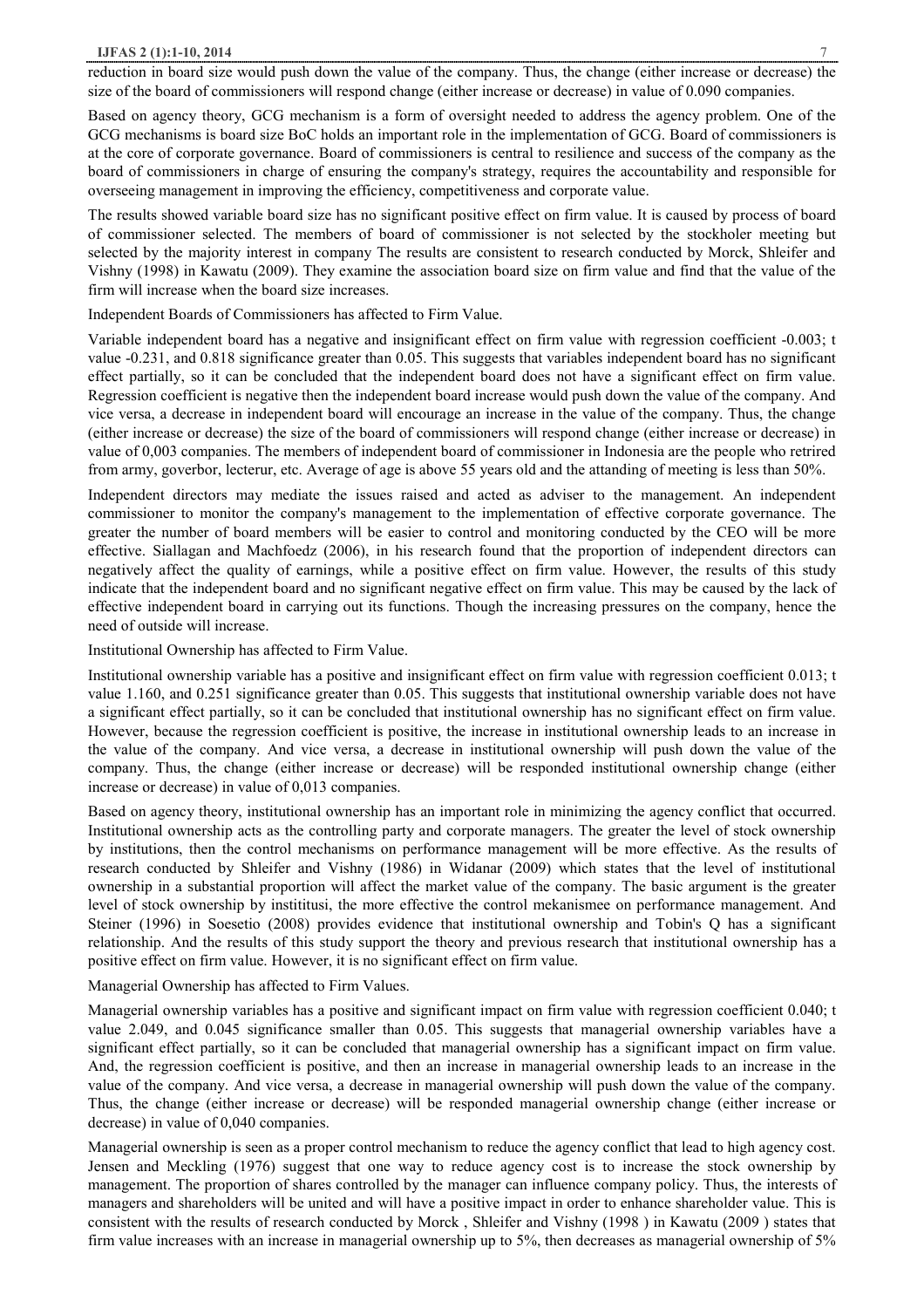-25%, and then increased again in line with the increase in managerial ownership on an ongoing basis. Results of this study indicate that institutional ownership and a significant positive effect on firm value. However, the results of this study conflict with Demsetz (1983) in Widanar (2009) which states in a particular stage, the relationship is not always the case because of the relatively low managerial ownership control effectiveness and the ability to match interests between owners and managers will have a significant impact on firm value. The different results may be due to different study periods.

Audit Committee has affected to firm Value.

Audit committee variables has a positive and insignificant effect on firm value with regression coefficient 1.078; t value 0.685, and 0.496 significance greater than 0.05. This indicates that the audit committee variables have no significant effect partially, so it can be concluded that the audit committee does not have a significant effect on firm value. However, because the regression coefficient is positive, the increase in audit committee will encourage an increase in the value of the company. And vice versa, a decrease in audit committee would push down the value of the company. Thus, the change (either increase or decrease) the audit committee will respond change (either increase or decrease) in value of 1,078 companies. The existence of an audit committee is required in the implementation of GCG. The audit committee was formed, elected and dismissed by the board of commissioners. Chairman of the audit committee are independent directors of the company concerned. The audit committee is supporting organ. If the audit committee can carry out its function properly, then the transparency of corporate management liability set forth in the financial statements would be believed. It can attract the attention of the capital market. And will ultimately increase the value of the company. As the results of research conducted by Siallagan and Machfoedz (2006) concluded that the audit committee is positively and exhibited significantly affect the value of the company. Similarly, the results of this study indicate that the audit committee and no significant positive effect on firm value. It is caused by the background of audit committee education. The audit committe members are not from accounting or financial background and the role of audit committee can run well.

Corporate Social Responsibility Disclosure has affected to Firm Value.

Variable expression of corporate social responsibility (CSRDI) has a positive and significant effect on firm value with regression coefficient 0.017; t value 1.231, and 0.223 significance greater than 0.05. This indicates that the variables of CSR disclosure have no significant effect partially, so it can be concluded that the disclosure of CSR has no significant effect on firm value. However, because the regression coefficient is positive, the increase in CSR disclosure will encourage an increase in the value of the company. And vice versa, the decline in CSR disclosure would push down the value of the company. Thus, the change (either increase or decrease) the disclosure of CSR will be responded to change (either increase or decrease) in value of 0,017 companies. According to the theory of legitimacy, there is a social contract between the company and the community happening place operating company so the company must operate under the norms and rules that apply. Companies are not only responsible for investor parties but also environmentally responsible, so it needs reveals its CSR. In line with the stakeholder theory which states that the company not only operates to meet the interests of the company itself but also able to provide benefits to its stakeholders as the company's presence is strongly influenced by its stakeholders. Therefore, the company must express its CSR in annual reports as a medium for stakeholders to evaluate the performance of the company. Both of these theories explain the importance of CSR disclosure in corporate annual reports. CSR is a media communications company to the public and also stakeholders about the company's activities related to CSR. The more extensive CSR disclosure made by the company the more it will attract the attention of the public so as to improve the image of the company. In addition, it will also attract the attention of investors since most investors will be interested to invest in the company that coined a good image in the public. In line with both theories, the results of this study demonstrate that the effect of CSR disclosure on firm value, but not significantly. Research conducted by Booth - Harris Trust Monitor (2001) in Priantinah (2012) also showed that the majority of consumers will abandon a product that has earned a bad or negative reported.

## **5. Conclusions And Recommendations**

#### *5.1 Conclusion*

The Indonesia Stock Exchange is a emerging capital market and unefficiency market. There is asymetric information between the principal and agent and tendency useless of infromation. The information is not sharing to market and not effecting to the investor decision making, including the information about implementation of good corporate goverance. Result of this research are

- 1. Board size has positive and no significant effect on firm value in companies listed on the Indonesia Stock Exchange 2010-2011. The numbers of board of commissioner is not ensuring of excellent control to management activities.
- 2. Independent board and no significant negative effect on firm value in companies listed on the Indonesia Stock Exchange 2010-2011.
- 3. Managerial ownership positive and significant effect on firm value in companies listed on the Indonesia Stock Exchange 2010-2011. The numbers of share are onwed by management will increase of the control function of owner to company activities.
- 4. Institutional ownership and no significant positive effect on firm value in companies listed on the Indonesia Stock Exchange 2010-2011.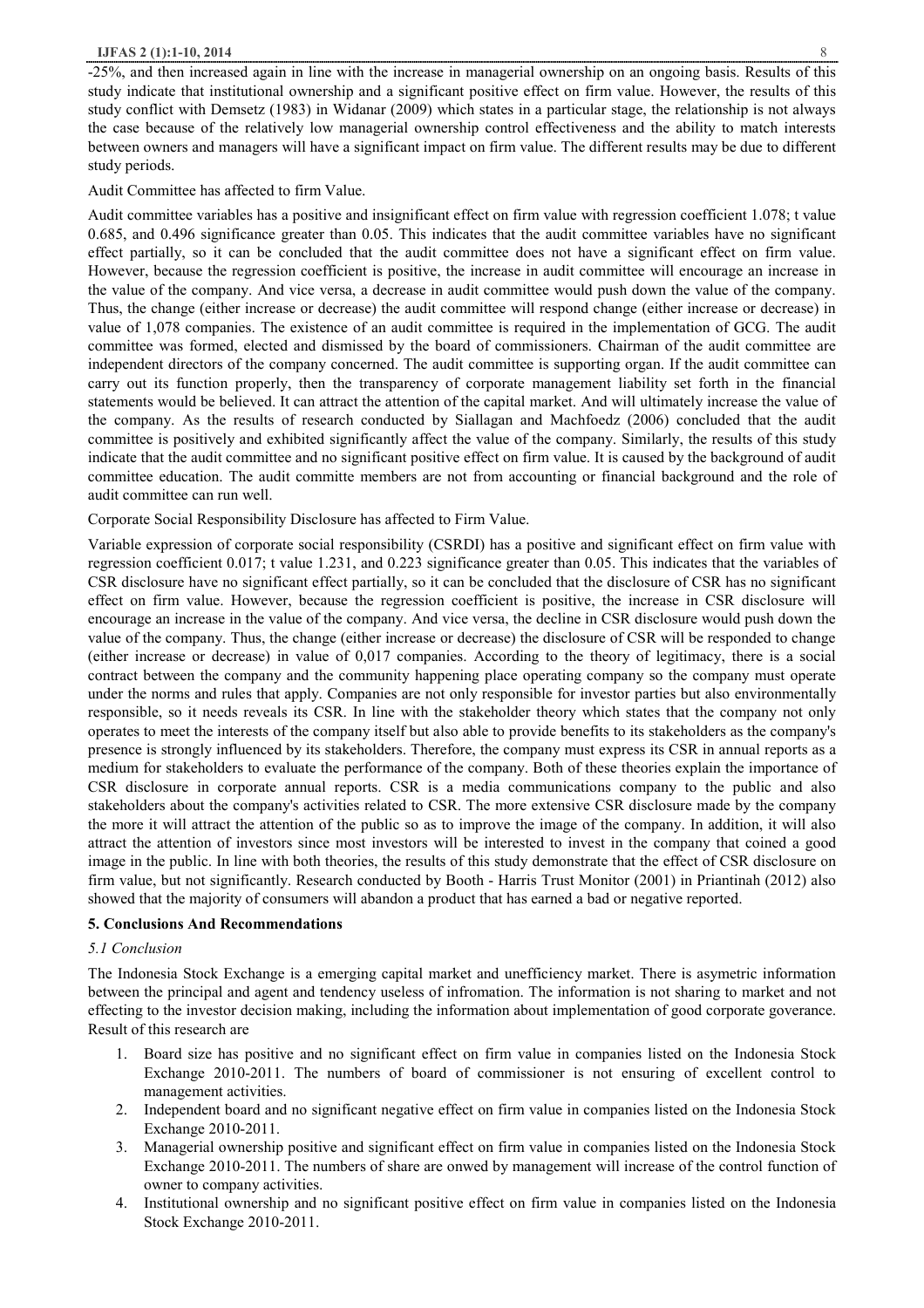## **IJFAS 2 (1):1-10, 2014** 9

- 5. Audit committee proved positive and significant effect on firm value in companies listed on the Indonesia Stock Exchange 2010-2011.
- 6. CSR disclosure and no significant positive effect on firm value in companies listed on the Indonesia Stock Exchange 2010-2011.

## *5.2 Suggestion*

- 1. Expected to further improve the management of the company and improve the quality of corporate governance extensive corporate social responsibility disclosure in the annual report.
- 2. For the government, Indonesia Accountant Institute and the relevant regulators, are expected to formulate a policy or rule that is able to regulate corporate governance, mainly because of the extent of CSR disclosure of CSR disclosures made by the company is still relatively low.
- 3. Future studies are expected to use a longer observation period so that will give you a greater chance to obtain the actual conditions and increase the number of samples.
- 4. Future studies are expected to be able to add or use other variables to find an estimate of the standard model of corporate social responsibility disclosure.

*5.3 Limitations of Research* 

- 1. Relatively limited number of samples that only 33 of the 455 companies listed on the Indonesia Stock Exchange, because there are difficulties in obtaining complete annual report data and in accordance with the appropriate variable in this study. Therefore, further research is expected to increase the number of samples to be more accurate.
- 2. Limited observation period of 2 years ie 2010 and 2011, so it may not be able to describe the exact circumstances of the relationship between CSR and corporate governance mechanisms on firm value. Therefore, further research is expected to increase the period of study in order to obtain better results.

## **References**

Anatan, L. (2009). "*Corporate Social Responsibility* (CSR): Tinjauan Teoritis dan Praktik di Indonesia. *Jurnal Manajemen, 8*(2). Fakultas Ekonomi Universitas Kristen Maranatha.

Anggraini, F., Reni, R. (2012). Pengungkapan Informasi Sosial dan Faktor-Faktor yang Mempengaruhi Pengungkapan Informasi Sosial dalam Laporan Keuangan Tahunan (Studi Empiris pada Perusahaan-Perusahaan yang terdaftar Bursa Efek Jakarta). Diambil pada tanggal 18 Desember 2012

Apriwenni, P. (2009). "Faktor-Faktor yang Mempengaruhi Pengungkapan *Corporate Social Responsibility* pada Laporan Tahunan Perusahaan untuk Industri Manufaktur Tahun 2008". *Jurnal Ekonomi dan Bisnis*, 6(1). Sekolah Tinggi Ekonomi IBII.

Arlindania, W., Putu, A.I., Made S. (2011). "*Corporate Governance* dan Pengungkapan *Corporate Social Responsibility* pada Perusahaan *Go-Public* di Bursa Efek Indonesia". *Jurnal Manajemen Teori dan Terapan*. Fakultas Ekonomi dan Bisnis Universitas Airlangga.

Aryani, Y. A, Angraheni, N. (2010). "Analisis Pengaruh Mekanisme *Corporate Governance* terhadap Nilai Perusahaan dengan Kualitas Laba sebagai Variabel *Intervening* pada Perusahaan Manufaktur yang Terdaftar di Bursa Efek Indonesia Periode 2004-2007". *Jurnal Simposium Nasional Keuangan I*. Fakultas Ekonomi Universitas Sebelas Maret Surakarta.

Daniri, M. (2006). *Good Corporate Governance: Konsep dan Penerapannya dalam Konteks Indonesia*. Jakarta: PT Ray Indonesia.

Darwis, H. (2009). "*Corporate Governance* terhadap Kinerja Perusahaan". *Jurnal Keuangan dan Perbankan Vol. 13 No. 3*. Universitas Khairun Ternate.

Eisendardt, K. M. (2006). "*Agency Theory: An Assessment and Review". Journal of The Academy of Management Review*, Vol. 14, No. 14. Pp. 57-74.

Forum for *Corporate Governance* in Indonesia (FCGI). (2001). Penilaian Mandiri *(Self Assesment)* dan Praktek *Good Corporate Governance suatu Perusahaan* (Tata Kelola Perusahaan) *Jilid III Edisi ke-2*, Jakarta: Citra Graha.

Ghozali, I. (2007). *Aplikasi Analisis Multivariate dengan program SPSS, Badan.* Semarang: Badan Penerbit Universitas Diponegoro.

Gray, R., Owen, D., and Maunders, K. (1987). *Corporate Social Reporting: Accounting and Accountability*, Prentice-Hall, London.

Handayati, P. (2011). "Pengaruh Karakteristik Perusahaan terhadap Tingkat Pengungkapan Informasi Sosial Perusahaan". *Jurnal Akuntansi dan Manajemen*, Vol. 22, No. 2. 107-192.

Herawaty, V. (2008). "Peran Praktek *Corporate Governance* sebagai *Moderating Variable* dari Pengaruh *Earnings Management* terhadap Nilai Perusahaan". *Jurnal Akuntansi dan Keuangan*, Vol. 10, No. 2. Universitas Trisakti Indonesia.

Ikatan Akuntan Indonesia (IAI). (2012). *Standar Akuntansi Keuangan per 1 Januari 2012*. Jakarta: Penerbit Salemba Empat.